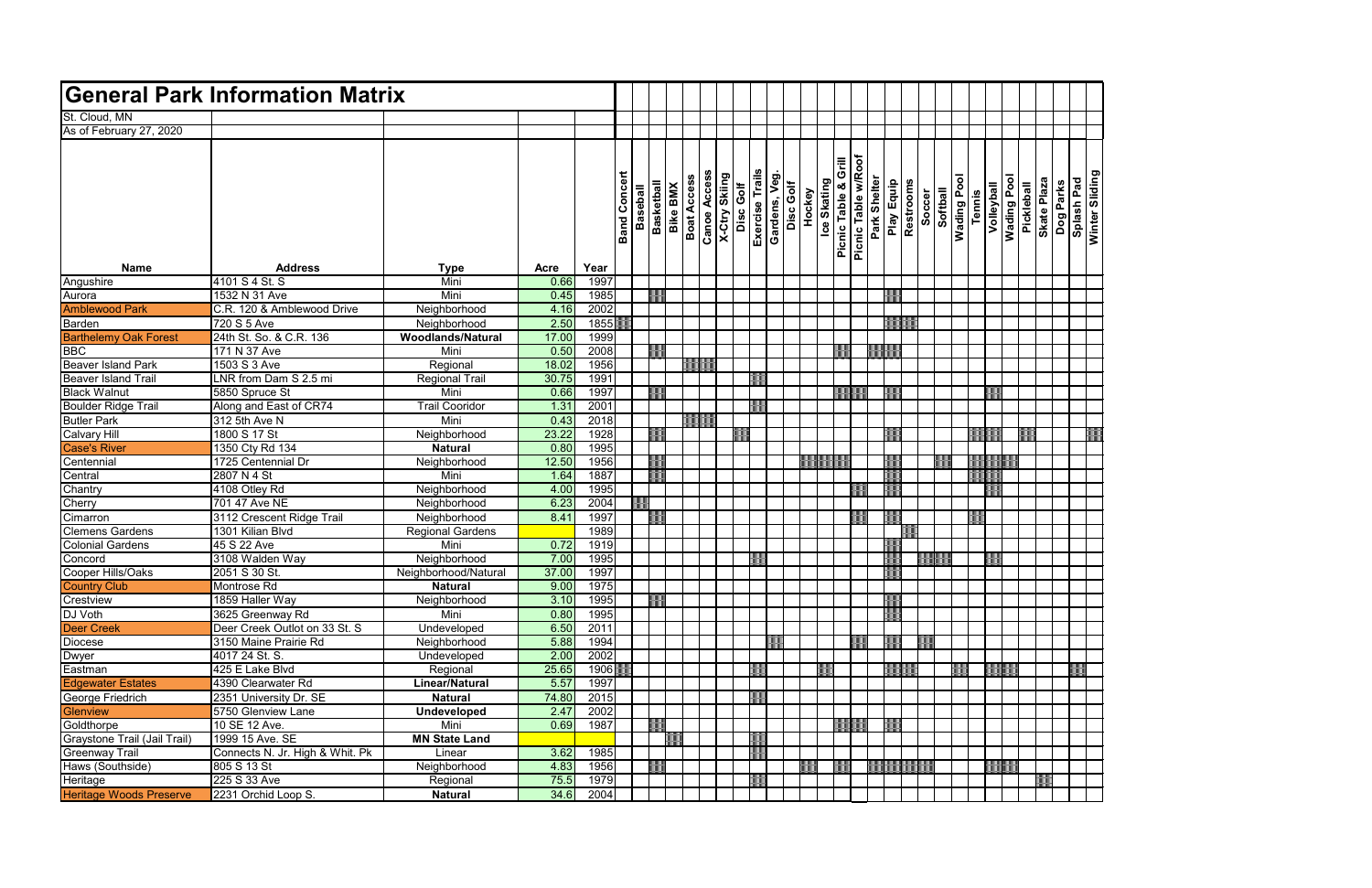|        | Volleyball | <b>Wading Pool</b> | Pickleball | Skate Plaza | Dog Parks | Splash Pad | Winter Sliding |
|--------|------------|--------------------|------------|-------------|-----------|------------|----------------|
| lennis |            |                    |            |             |           |            |                |
|        |            |                    |            |             |           |            |                |
|        |            |                    |            |             |           |            |                |
|        |            |                    |            |             |           |            |                |
|        |            |                    |            |             |           |            |                |
|        |            |                    |            |             |           |            |                |
|        |            |                    |            |             |           |            |                |
|        |            |                    |            |             |           |            |                |
|        |            |                    |            |             |           |            |                |
|        |            |                    |            |             |           |            |                |
|        |            |                    |            |             |           |            |                |
|        |            |                    |            |             |           |            |                |
|        |            |                    |            |             |           |            |                |
|        |            |                    |            |             |           |            |                |
|        |            |                    |            |             |           |            |                |
|        |            |                    |            |             |           |            |                |
|        |            |                    |            |             |           |            |                |
|        |            |                    |            |             |           |            |                |
|        |            |                    |            |             |           |            |                |
|        |            |                    |            |             |           |            |                |
|        |            |                    |            |             |           |            |                |
|        |            |                    |            |             |           |            |                |
|        |            |                    |            |             |           |            |                |
|        |            |                    |            |             |           |            |                |
|        |            |                    |            |             |           |            |                |
|        |            |                    |            |             |           |            |                |
|        |            |                    |            |             |           |            |                |
|        |            |                    |            |             |           |            |                |
|        |            |                    |            |             |           |            |                |
|        |            |                    |            |             |           |            |                |
|        |            |                    |            |             |           |            |                |
|        |            |                    |            |             |           |            |                |
|        |            |                    |            |             |           |            |                |
|        |            |                    |            |             |           |            |                |
|        |            |                    |            |             |           |            |                |
|        |            |                    |            |             |           |            |                |
|        |            |                    |            |             |           |            |                |
|        |            |                    |            |             |           |            |                |
|        |            |                    |            |             |           |            |                |
|        |            |                    |            |             |           |            |                |

|                              | <b>General Park Information Matrix</b> |                               |              |              |                     |                 |                                      |                   |                     |                                   |                                 |           |                       |                |                     |              |            |           |          |             |               |                   |                           |                    |                         |  |
|------------------------------|----------------------------------------|-------------------------------|--------------|--------------|---------------------|-----------------|--------------------------------------|-------------------|---------------------|-----------------------------------|---------------------------------|-----------|-----------------------|----------------|---------------------|--------------|------------|-----------|----------|-------------|---------------|-------------------|---------------------------|--------------------|-------------------------|--|
| St. Cloud, MN                |                                        |                               |              |              |                     |                 |                                      |                   |                     |                                   |                                 |           |                       |                |                     |              |            |           |          |             |               |                   |                           |                    |                         |  |
| As of February 27, 2020      |                                        |                               |              |              |                     |                 |                                      |                   |                     |                                   |                                 |           |                       |                |                     |              |            |           |          |             |               |                   |                           |                    |                         |  |
|                              |                                        |                               |              |              |                     |                 |                                      |                   |                     |                                   |                                 |           |                       |                |                     |              |            |           |          |             |               |                   |                           |                    |                         |  |
|                              |                                        |                               |              |              |                     |                 |                                      |                   |                     |                                   |                                 |           |                       | <b>Grill</b>   |                     |              |            |           |          |             |               |                   |                           |                    |                         |  |
|                              |                                        |                               |              |              |                     |                 |                                      |                   |                     | <b>X-Ctry Skiing</b><br>Disc Golf |                                 |           |                       |                | Picnic Table w/Roof |              |            |           |          |             |               |                   |                           |                    |                         |  |
|                              |                                        |                               |              |              | <b>Band Concert</b> |                 | <b>Basketball</b><br><b>Bike BMX</b> | <b>Boat Acces</b> | <b>Canoe Access</b> |                                   | Exercise Trails<br>Gardens, Veg | Disc Golf | Hockey<br>Ice Skating |                |                     | Park Shelter | Play Equip | Restrooms |          | Wading Pool |               | <b>Nolleyball</b> | Wading Pool<br>Pickleball | <b>Skate Plaza</b> | Dog Parks<br>Splash Pad |  |
|                              |                                        |                               |              |              |                     |                 |                                      |                   |                     |                                   |                                 |           |                       |                |                     |              |            | Soccer    |          |             |               |                   |                           |                    |                         |  |
|                              |                                        |                               |              |              |                     | <b>Baseball</b> |                                      |                   |                     |                                   |                                 |           |                       |                |                     |              |            |           | Softball |             | <b>Tennis</b> |                   |                           |                    |                         |  |
|                              |                                        |                               |              |              |                     |                 |                                      |                   |                     |                                   |                                 |           |                       |                |                     |              |            |           |          |             |               |                   |                           |                    |                         |  |
|                              |                                        |                               |              |              |                     |                 |                                      |                   |                     |                                   |                                 |           |                       | Picnic Table & |                     |              |            |           |          |             |               |                   |                           |                    |                         |  |
| <b>Name</b>                  | <b>Address</b>                         | <b>Type</b>                   | Acre         | Year         |                     |                 |                                      |                   |                     |                                   |                                 |           |                       |                |                     |              |            |           |          |             |               |                   |                           |                    |                         |  |
| Hester                       | 1020 N 6 Ave                           | Neighborhood                  | 12.82        | 1910         |                     |                 |                                      |                   |                     |                                   |                                 |           |                       |                |                     |              |            |           |          |             |               |                   |                           |                    |                         |  |
| Hidden Oaks                  | 2821 S 21 Ave                          | Mini                          | 1.5          | 1995         |                     |                 |                                      |                   |                     |                                   |                                 |           |                       |                |                     |              |            |           |          |             |               |                   |                           |                    |                         |  |
| Hwy/Carlin                   | 2300 W Saint Germain                   | Neighborhood                  | 3.20         | 1981         |                     |                 |                                      |                   |                     |                                   |                                 |           |                       |                |                     |              |            |           |          |             |               |                   |                           |                    |                         |  |
| <b>Javic</b>                 | 2801 Atwood Dr                         | <b>Wetland/Natural</b>        | 3.31         | 1995         |                     |                 |                                      |                   |                     |                                   |                                 |           |                       |                |                     |              |            |           |          |             |               |                   |                           |                    |                         |  |
| Jaycees                      | 1111 N 37 Ave                          | Neighborhood                  | 4.86         | 1969         |                     |                 |                                      |                   |                     |                                   |                                 |           |                       |                |                     |              |            |           |          |             |               |                   |                           |                    |                         |  |
| Kiwanis                      | 1985 SE 15 Ave                         | Neighborhood                  | 2.40         | 1994         |                     |                 |                                      |                   |                     |                                   |                                 |           |                       |                |                     |              |            |           |          |             |               |                   |                           |                    |                         |  |
| Knights of Columbus          | 715 N 54 Ave                           | Regional                      | 9.71         | 1959         |                     |                 |                                      |                   |                     |                                   |                                 |           |                       |                |                     |              |            |           |          |             |               |                   |                           |                    |                         |  |
| Lansing                      | Next to Beaver Island Trail            | Natural                       | 15.60        | 1994         |                     |                 |                                      |                   |                     |                                   |                                 |           |                       |                |                     |              |            |           |          |             |               |                   |                           |                    |                         |  |
| Lions                        | 2902 N 7 St                            | Mini                          | 0.56         | 1888         |                     |                 |                                      |                   |                     |                                   |                                 |           |                       |                |                     |              |            |           |          |             |               |                   |                           |                    |                         |  |
| Lions II                     | 4310 Dublin Dr.                        | Neighborhood                  | 1.67         | 2000         |                     |                 |                                      |                   |                     |                                   |                                 |           |                       |                |                     |              |            |           |          |             |               |                   |                           |                    |                         |  |
| Madison                      | 1536 N 31 Ave                          | Mini                          | 1.74         | 1972         |                     |                 |                                      |                   |                     |                                   |                                 |           |                       |                |                     |              |            |           |          |             |               |                   |                           |                    |                         |  |
| <b>McKinley</b>              | 1009 McKinley Place S                  | Neighborhood                  | 3.78         | 1955         |                     |                 |                                      |                   |                     |                                   |                                 |           |                       |                |                     |              |            |           |          |             |               |                   |                           |                    |                         |  |
| <b>Mill Pond</b>             | 405 29 Ave. SE                         | Undeveloped                   | 23.06        | 2006         |                     |                 |                                      |                   |                     |                                   |                                 |           |                       |                |                     |              |            |           |          |             |               |                   |                           |                    |                         |  |
| <b>Munsinger Gardens</b>     | 1515 Riverside Dr SE                   | <b>Flower Gardens</b>         |              | 1922         |                     |                 |                                      |                   |                     |                                   |                                 |           |                       |                |                     |              |            |           |          |             |               |                   |                           |                    |                         |  |
| <b>Neenah Creek Regional</b> | 3585 CR 136                            | Regional                      | 280.00       | 1999         |                     |                 |                                      |                   |                     |                                   |                                 |           |                       |                |                     |              |            |           |          |             |               |                   |                           |                    |                         |  |
| Northway                     | 2450 N 15 St                           | Neighborhood                  | 5.00         | 1978         |                     |                 |                                      |                   |                     |                                   |                                 |           |                       |                |                     |              |            |           |          |             |               |                   |                           |                    |                         |  |
| Oak<br><b>Oak Savannah</b>   | 24th SE and CR8                        | Mini                          | 1.00         | 1999         |                     |                 |                                      |                   |                     |                                   |                                 |           |                       |                |                     |              |            |           |          |             |               |                   |                           |                    |                         |  |
| Orchid                       | SE 24th St<br>3325 26 Ave. S           | <b>Natural</b><br><b>Mini</b> | 5.45<br>0.72 | 1999<br>2004 |                     |                 |                                      |                   |                     |                                   |                                 |           |                       |                |                     |              |            |           |          |             |               |                   |                           |                    |                         |  |
| Pantown                      | 2915 N 9 St                            | Neighborhood                  | 3.59         | 1941         |                     |                 |                                      |                   |                     |                                   |                                 |           |                       |                |                     |              |            |           |          |             |               |                   |                           |                    |                         |  |
| Pineview                     | 6540 Saukview Dr                       | Regional                      | 40.90        | 1976         |                     |                 |                                      |                   |                     |                                   |                                 |           |                       |                |                     |              |            |           |          |             |               |                   |                           |                    |                         |  |
| Pioneer                      | 2530 Pioneer Lane                      | Neighborhood                  | 2.53         | 1997         |                     |                 |                                      |                   |                     |                                   |                                 |           |                       |                |                     |              |            |           |          |             |               |                   |                           |                    |                         |  |
| <b>Plum Tree</b>             | 3601 Plum Creek Dr                     | Neighborhood                  | 4.00         | 1995         |                     |                 |                                      |                   |                     |                                   |                                 |           |                       |                |                     |              |            |           |          |             |               |                   |                           |                    |                         |  |
| Praire                       | 2125 Cypress Road                      | Neighborhood                  | 1.55         | 2001         |                     |                 |                                      |                   |                     |                                   |                                 |           |                       |                |                     |              |            |           |          |             |               |                   |                           |                    |                         |  |
| <b>Prairie Rose</b>          | 1850 Prairie Rose Lane                 | <b>Wetland/Natural</b>        | 3.00         | 1995         |                     |                 |                                      |                   |                     |                                   |                                 |           |                       |                |                     |              |            |           |          |             |               |                   |                           |                    |                         |  |
| <b>Quail Pond</b>            | 5605 Spruce Drive                      | <b>Wetland/Natural</b>        | 6.80         | 2000         |                     |                 |                                      |                   |                     |                                   |                                 |           |                       |                |                     |              |            |           |          |             |               |                   |                           |                    |                         |  |
| Railroad                     | 2007 S 11 Ave                          | Mini                          | 0.74         | 1972         |                     |                 |                                      |                   |                     |                                   |                                 |           |                       |                |                     |              |            |           |          |             |               |                   |                           |                    |                         |  |
| Raymond                      | 320 Raymond Ave NE                     | Neighborhood                  | 3.00         | 1975         |                     |                 |                                      |                   |                     |                                   |                                 |           |                       |                |                     |              |            |           |          |             |               |                   |                           |                    |                         |  |
| Reach-Up or 10-10            | 1114 SE 9th Ave                        | Neighborhood                  | 3.24         | 1959         |                     |                 |                                      |                   |                     |                                   |                                 |           |                       |                |                     |              |            |           |          |             |               |                   |                           |                    |                         |  |
| Ridge Wood                   | 931 Brenda Lee Dr                      | Neighborhood                  | 4.30         | 1995         |                     |                 |                                      |                   |                     |                                   |                                 |           |                       |                |                     |              |            |           |          |             |               |                   |                           |                    |                         |  |
| <b>River Bluffs Regional</b> | 3822 Clearwater Road                   | Regional                      | 190.00       | 1999         |                     |                 |                                      |                   |                     |                                   |                                 |           |                       |                |                     |              |            |           |          |             |               |                   |                           |                    |                         |  |
| Riverside Regional           | 1725 Kilian Blvd                       | Regional                      | 125.22       | 1910         |                     |                 |                                      |                   |                     |                                   |                                 |           |                       |                |                     |              |            |           |          |             |               |                   |                           |                    |                         |  |